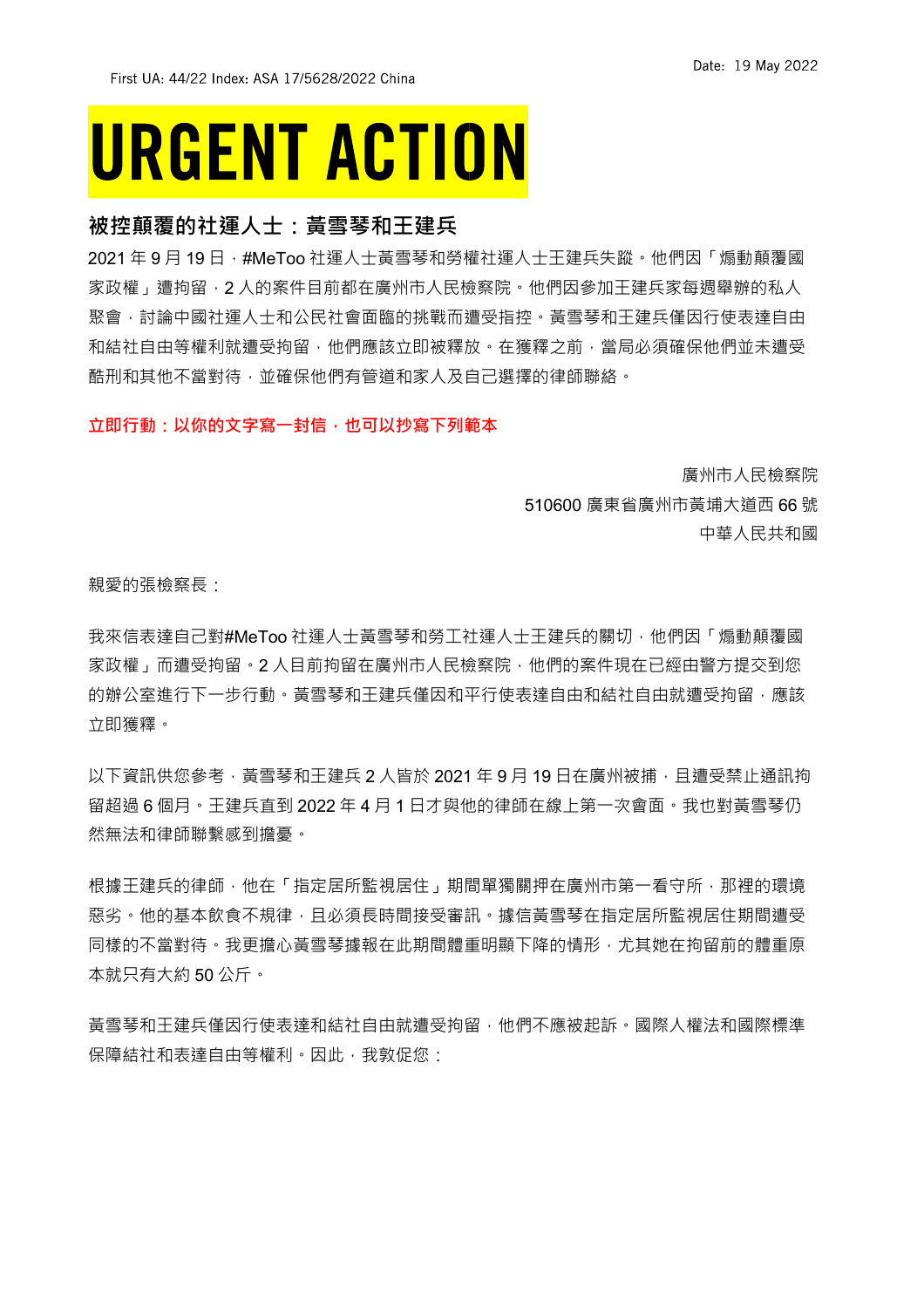First UA: 44/22 Index: ASA 17/5628/2022 China

- 立即釋放黃雪琴和王建兵。
- 在他們獲釋前,確保黃雪琴和王建兵有不受限制的管道能定期和家人及自己選擇的律師聯 繫,同時不受酷刑及其他不當對待。
- 停止騷擾、逮捕和威脅其他和平行使結社自由和其他人權的人權捍衛者。

敬此

## ADDITIONAL INFORMATION 背景資訊

黃雪琴是一名記者,長期參與多起#MeToo 倡議行動替性侵害和性騷擾倖存者提供支持和協助。 她在先前撰寫關於 2019 年香港大規模示威的文章後,被控「尋釁滋事」而於 2019 年 10 月至 2020 年 1 月遭受拘留。

勞權社運人士王建兵(朋友稱他「煎餅」)長期提供法律支持給身心障礙人士和患有職業病的工 人。他也是中國#MeToo 運動的著名支持者。

9月 19日,黃雪琴和王建兵在中國廣州被捕,原本黃雪琴計畫在隔天離開中國,前往英國薩塞克 斯大學攻讀碩士學位。2021 年 10 月 · 在他們被捕超過一個月後 · 黃雪琴和王建兵的家人才收到 他們被捕的涌知。據信他們在正式被拘留在廣州市第一看守所前,遭「指定居所監視居住」超過 6個月,期間無法聯繫家人及自己選擇的律師。

他們遭拘留的原因據信和王建兵每週在家舉辦的聚會有關。在他們被捕之前,已經舉辦這樣的聚 會將近一年。在這些聚會上,他們討論社運人士在不斷縮小的公民社會空間下所面臨的挑戰。

在王建兵和黃雪琴被捕之後,警方分別突襲他們的住家。當局拿走許多物品,包含黃雪琴的日 記。據報警方也登入王建兵的臉書帳號。在王建兵和黃雪琴被捕之後,超過 40 名社運人士遭警方 審問。

「指定居所監視居住」這個手段在特定情況之下,允許刑事調查員在正式拘留系統之外關押個人 長達 6 個月,相當於一種秘密的禁止通訊拘留。若關押期間沒有管道能聯繫自己選擇的律師、家 人或他人,處於這種「居所監視」的嫌犯就有遭受酷刑和其他不當對待的風險。這種形式的拘留 一直被用來限制人權捍衛者的行動,包含律師、社運人士和宗教人員。社運人士和人權捍衛者持 續遭受系統性的監視、騷擾、恐嚇、逮捕和拘留。

用中文、英文或熟悉的語言寫下信件內容;或是參考訴求範本信照著寫。

請在 2022 年 7 月 14 日前盡快採取行動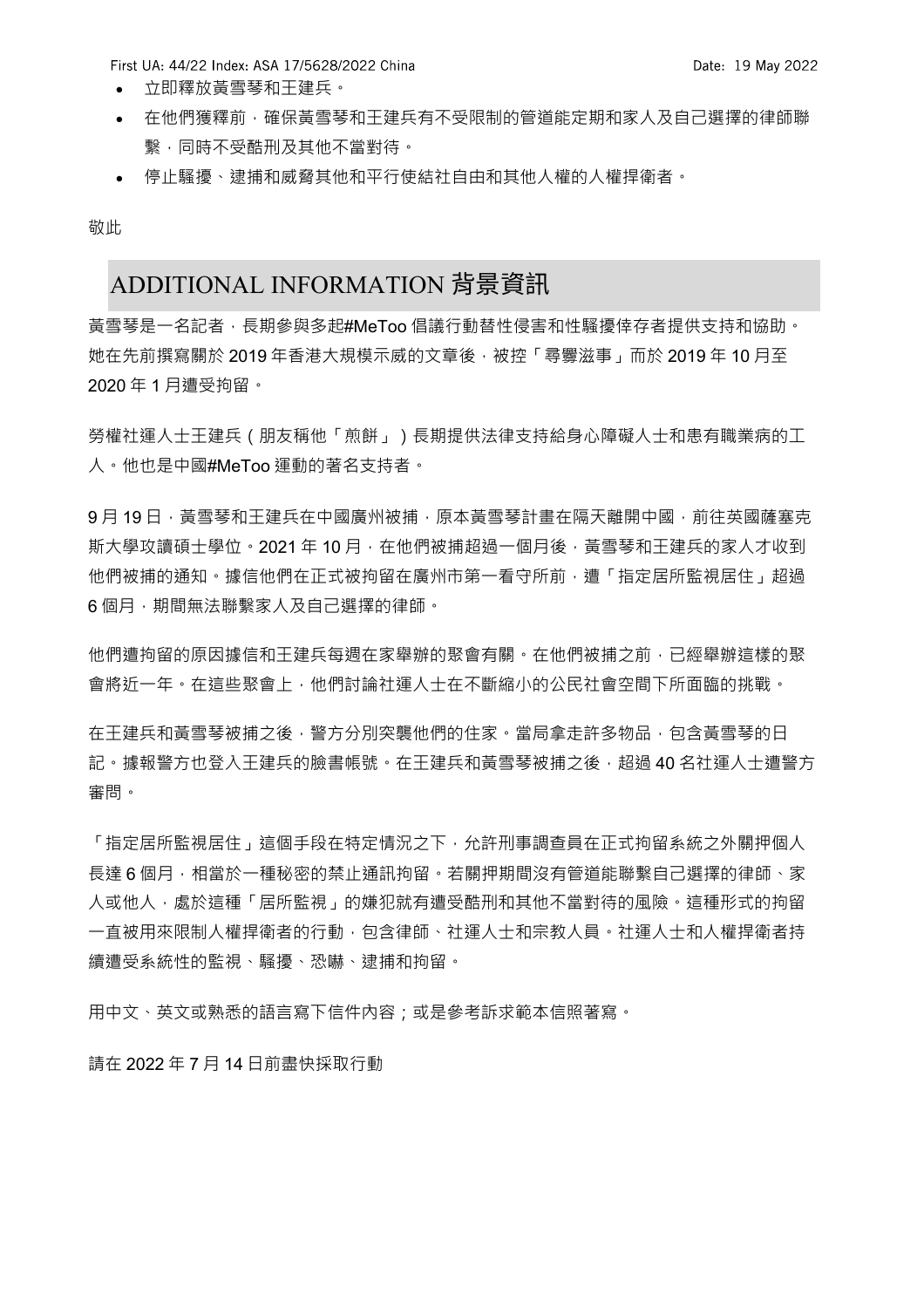First UA: 44/22 Index: ASA 17/5628/2022 China

# **URGENT ACTION**

## ACTIVISTS CHARGED WITH SUBVERSION

#MeToo activist Sophia Huang Xueqin and labour activist Wang Jianbing went missing on 19 September 2021. Detained under "inciting subversion of state power", both of their cases are now with Guangzhou City People's Procuratorate. They were charged for joining weekly private gatherings held at Wang's house where they discussed challenges faced by activists and civil society in China. Detained solely for practicing their rights to freedom of expression and association, Sophia Huang Xueqin and Wang Jianbing should be released immediately. Pending their release, the authorities must ensure that they are not subject to torture and other illtreatment, and ensure that they have access to family members and lawyers of their choice.

### TAKE ACTION: WRITE AN APPEAL IN YOUR OWN WORDS OR USE THIS MODEL LETTER

Chief Procurator Zhang Jian Guangzhou City People's Procuratorate 66, Huangpu Dadao Xi, Guangzhou shi, Guangdong Sheng, 510600 People's Republic of China

Dear Chief Procurator Zhang,

I am writing to express my concern for #MeToo activist Sophia Huang Xueqin (黄雪琴) and

labour activist Wang Jiangbing (王建兵) who are detained under the charge of "inciting

subversion of state power" (煽动颠覆国家政权). Detained at Guangzhou City No 1 Detention Centre, their case is now submitted to your office by the police for further action. Detained solely for peacefully exercising their freedom of expression and association, Sophia Huang and Wang must be released immediately.

For your information, Sophia Huang Xueqin and Wang Jianbing were both arrested in Guangzhou on 19 September 2021 and detained incommunicado for more than 6 months. Wang could only meet with his lawyer for the first time virtually on 1 April 2022. I am also concerned that Sophia Huang still has no access to a lawyer.

According to Wang's lawyer, Wang was detained alone at Guangzhou City No.1 Detention Centre during the period of "residential surveillance under a designated location" (RSDL) where the conditions were harsh. His basic meals were not regular, and he was subjected to long hours of interrogation. It is believed that Sophia Huang was also subjected to the same ill-treatment during the period when she was detained under RSDL. I find it further worrying that Sophia Huang reportedly significantly lost weight during this period, especially as she only weighed approximately 50kg before she was detained.

Detained solely for practicing their rights to freedom of expression and association, Sophia Huang Xueqin and Wang Jianbing should not be prosecuted. International human rights laws and standards guarantee the rights to freedom of association and expression. Therefore, I urge you to:

• Release Sophia Huang Xueqin and Wang Jianbing immediately;